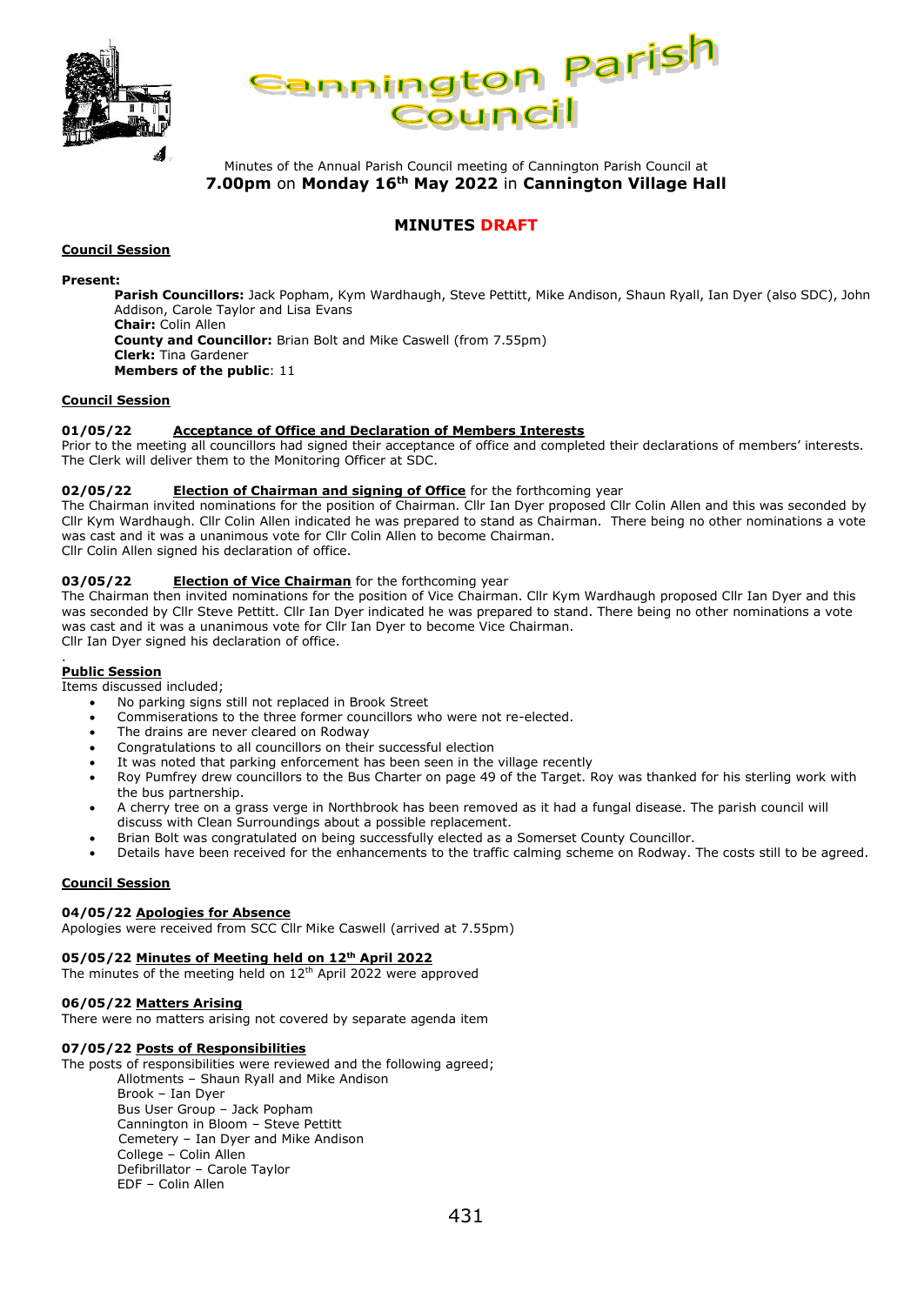EDF – Community Forum – Steve Pettitt and Shaun Ryall EDF – Transport Forum – John Addison Hinkley Point SSG – Mike Phillips Footpaths and Highways – Graham Bell and Shaun Ryall (footpaths) John Addison (Highways) Jubilee Gardens *–* John Addison Playing Field/Amenities – Lisa Evans and Jack Popham Speed Indicator – Graham Bell and John Addison Village Hall – Kym Wardhaugh Youth – Kym Wardhaugh and Lisa Evans

# **08/05/22 Committee and Advisory Group membership**

The committee and advisory group membership were reviewed and the following agreed;

Disciplinary – Steve Pettitt, Mike Andison and John Addison

Emergency planning including flooding – Colin Allen and Ian Dyer, members of the public: Mike Phillips and Ian Greenslade

Finance and Staffing Committee – Lisa Evans, Carole Taylor and Jack Popham

Grievance – Ian Dyer, Kym Wardhaugh and Shaun Ryall

Jubilee Gardens – John Addison, members of the public: Alison Waters, Dave Tudor and Jan Pettitt

Planning – Steve Pettitt, Carole Taylor and Lisa Evans

Vice chairman Ian Dyer proposed to accept the nominations for posts of responsibilities and committee and advisory group membership. This was seconded by Cllr Kym Wardhaugh and agreed unanimously

#### **09/05/22 Review of risk assessments**

This will be completed by Chairman Colin Allen and Vice chairman Ian Dyer.

## **10/05/22 Review of Procedures**

- Standing Orders
- Financial Regulations
- Code of Conduct

This has been deferred to the next meeting.

## **11/05/22 Planning matters**

**New Planning applications** *(SDC Cllr Brian Bolt left the meeting for this agenda item)*

- 1. **13/22/00007** Erection of single storey side and front porch extension at 22 Conway Road. After discussions Cllr
- Steve Pettitt proposed to support this application. This was seconded by Cllr Carole Taylor and agreed unanimously. 2. **13/22/00008** – Change of use from agricultural to light industrial use including the erection of store and concrete storage bays (retrospective) at The Oaks, Blackmore Lane. This application arrived too late to be included on the agenda. A request for an extension will be made so that it can be included on the next agenda.

#### **12/05/22 Reports (as applicable)**

- 1. Highways and Parking Issues
	- Bollards on High Street there has been no progress on the improvement to this area to discourage parking on the pavement. The clerk will chase Highways for signage and relining of the immediate area
- 2. Footpaths
	- A bridge on the permissive path on college land is unsafe.
- 3. Neighbourhood Plan
	- The clerk will make the competition of the consultation statement a priority
- 4. Cannington Court
	- We are waiting for SDC planning to respond if planning is required for a car park extension.
- 5. Speed Indicator Device
	- Graham Bell has agreed to help the clerk download the date
	- It was agreed for Graham Bell and John Addison to undertake Chapter 8 training
- 6. Queen's Platinum Jubilee
	- A meeting has been arranged for 18th May 2022
	- The tree has been planted in the Jubilee Gardens
	- 'The Queen's Green Canopy' plaque has been ordered.
	- The flag pole has been installed
	- It was agreed for the Christmas lights to be switched on Thursday to Sunday from 9.oopm to 5.00am

# **13/05/22 Capital/CIM fund projects**

- 1. East and West Roundabouts
- 2. Replacement of High Street Notice board

#### **14/05/22 Financial Matters**

Cllr Brian Bolt left the meeting at 7.45pm

1. **The Payments** – The following cheques to be approved for payment

| <b>Name of Payee</b>                               | <b>Description of cheque</b>                                                             | <b>Cheque</b> | Amount  |  |  |
|----------------------------------------------------|------------------------------------------------------------------------------------------|---------------|---------|--|--|
| Additional payments made since the last meeting: - |                                                                                          |               |         |  |  |
| Cannington Village Hall                            | Hire of Parish Community Room (£230.00) and Council<br>monthly meeting (£20.00) May 2022 | S/O           | £250.00 |  |  |
| Heart Internet                                     | Exchange mailbox May 2022                                                                | חח            | £12.00  |  |  |
| <b>BT</b>                                          | Phone & broadband services May2022                                                       | חח            | £55.36  |  |  |
| Tina Gardener                                      | Cancelled                                                                                | 3802          | 00.00   |  |  |
| Insignia Ltd                                       | 200 no Jubilee coins                                                                     | 3803          | £583.20 |  |  |
| <b>Blackmore Farm</b>                              | Watering and weed spraying                                                               | 3804          | £318.00 |  |  |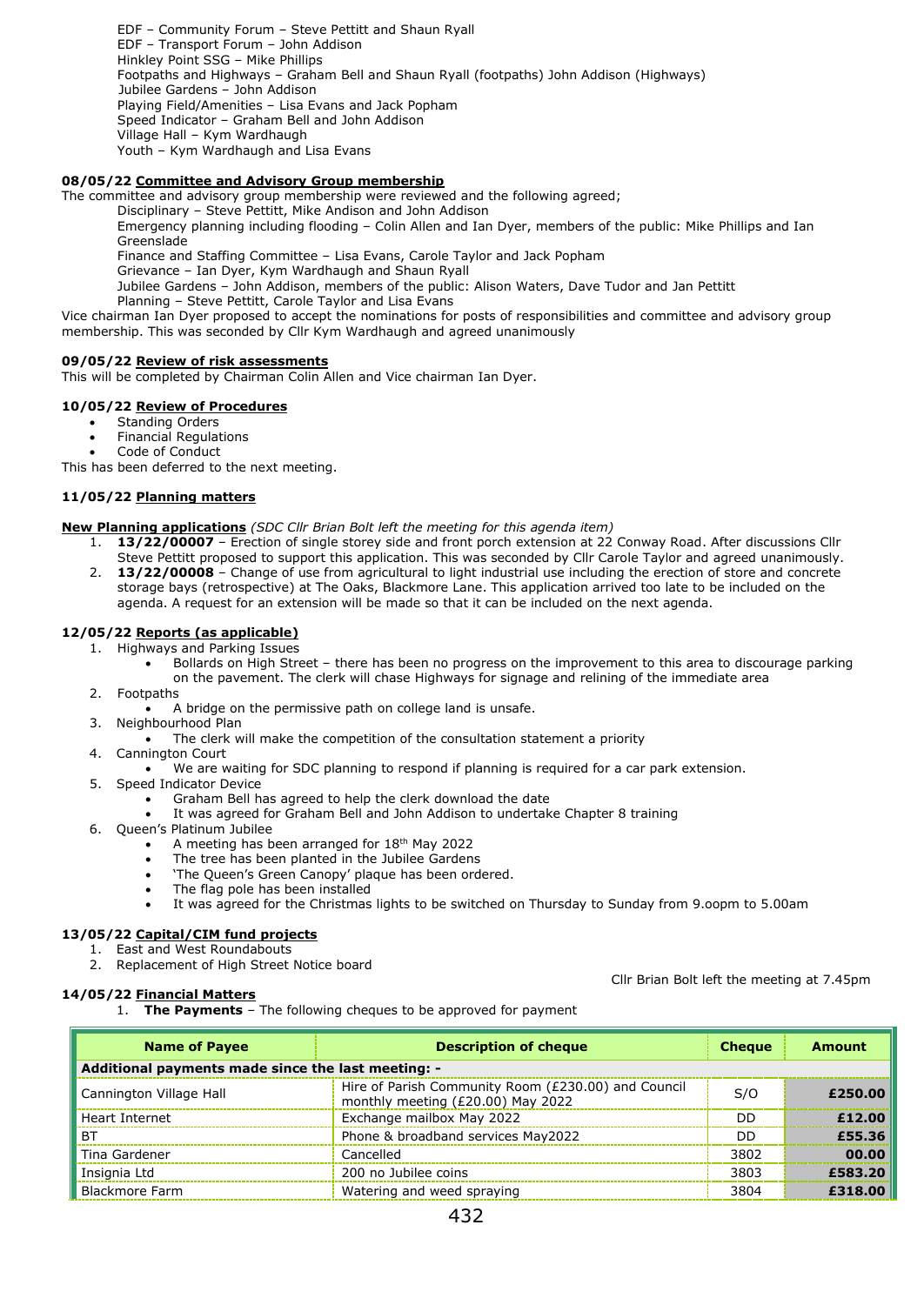| Greenslades                     | Grounds maintenance for March 2022                                    | 3805 | £935.39   |
|---------------------------------|-----------------------------------------------------------------------|------|-----------|
| DM Payroll Services             | Payroll services for 2022/23                                          | 3806 | £132.00   |
| A T Thorne                      | Erection of flagpole in Jubilee Gardens                               | 3807 | £228.00   |
| <b>Fine Memorials</b>           | Refund of overpayment                                                 | 3808 | £77.00    |
| <b>BHIB</b>                     | Insurance for 2022/23                                                 | 3809 | £1,197.83 |
| Tina Gardener                   | Expenses                                                              | 3810 | £206.92   |
| Aly Prowse                      | Clerk's salary (April)                                                | 3811 | £382.11   |
| Tina Gardener                   | Clerk's salary (April)                                                | 3812 | £843.89   |
| The following payments are due: |                                                                       |      |           |
| <b>RT Signs</b>                 | Cannington in Bloom Signs                                             | 3813 | £906.60   |
| Greenslades                     | Maintenance for April, roundabouts and supply & plant<br>Liquid Amber | 3814 | £2,307.71 |
| SDC.                            | Empty 9 dog bins April to December2022                                | 3815 | £752.54   |
| GeoXphere Ltd                   | Planning online subscription                                          | 3816 | £72.00    |
| Collin Allen                    | Chairman's allowance and Jubilee sign for tree                        | 3817 | £233.00   |
|                                 |                                                                       |      |           |

- **2. The accounts for April 2022** have been circulated to all councillors and agreed as a true record **3. Finance and Staffing committee** didn't have an opportunity to hold a meeting before the Pari
- **3. Finance and Staffing committee** didn't have an opportunity to hold a meeting before the Parish elections.
- The accounts for the year ended 31.03.22 and the Audit statements were circulated and agreed.
- **4. Review of Insurance provision.** There is adequate insurance provision in our current policy which has been renewed.

# **5. Bank Mandate**

- Temporary emergency signatory After taking advice from SALC, councillors were in support of Mike Phillips remaining as a signatory until new signatories can be approved by the bank
- New signatories it was agreed to add the following signatories; Ian Dyer, Steve Pettitt, Carole Taylor and Mike Andison.

Cllr Mike Caswell joined the meeting at 7.55pm

# **15/05/22 Annual Audit Return**

- 1. The internal audit has been completed and there were no items to bring to the council's attention.
- 2. Annual Governance Statement for 2021/22 had previously been circulated to all Councillors. Cllr Ian Dyer read the statement which was agreed by all and signed by the Chairman
- 3. Accounting Statements for 2021/22 had previously been circulated to all Councillors. It was agreed as a true record and signed by the Chairman

# **16/05/22 Correspondence**

- 1. EDF Hinkley Point B will cease generating on  $1<sup>st</sup>$  August 2022
- 2. Environment Agency meet the regulator meeting to be held on  $25<sup>th</sup>$  May 2022

# **17/05/22 Posts of Responsibility –** reports where applicable

- a. Allotments –Deputy Clerk.
- b. Brook Cllr Ian Dyer
	- Brook clearance
- c. Cannington in Bloom Clerk and Cllr Steve Pettitt
	- The village signs have been installed
	- The new planters are being put in place on Wednesday and the summer bedding has been planted out
	- This year's judging will take place on 12<sup>th</sup> July 2022
	- Concerns were raised once again about the car and van parked on the grass verge on the entrance to the village. It makes this area of the village very unkempt.
- d. Cemetery Deputy Clerk and Cllrs Ian Dyer and Mike Andison
	- Tenders have been requested for works to the Yew trees
	- The benches need refurbishing/replacing
	- The walls require weed-spraying
		- The new trees are bring regularly watered
- e. College Chairman Colin Allen.
	- The survey of the Walled Garden's wall is still outstanding
- f. Jubilee Gardens– Cllr John Addison
	- Tenders have been requested for the removal of 3 Alder trees in Jubilee Gardens
	- The broken slab on the Packhorse Bridge has been replaced
- g. Playing fields/amenities Cllr Lisa Evans and Jack Popham
	- The garage requires clearing out. Mike Andison, Jack Popham and Shaun Ryall agreed to help.
	- We have received enquiries from 2 new football teams.
- h. Village Hall Cllr Kym Wardhaugh
- i. Youth Cllr Kym Wardhaugh Lisa Evans

## **18/05/22 Matters of Report**

- 1. EDF Community Forum to be held on 19th May 2022
- 2. Training sessions for new councillors arranged with SALC

## **19/05/22 Items for the next meeting**

- 1. Chads Hill signage required to deter HGV's
- 2. Consider date for the Annual Parish meeting